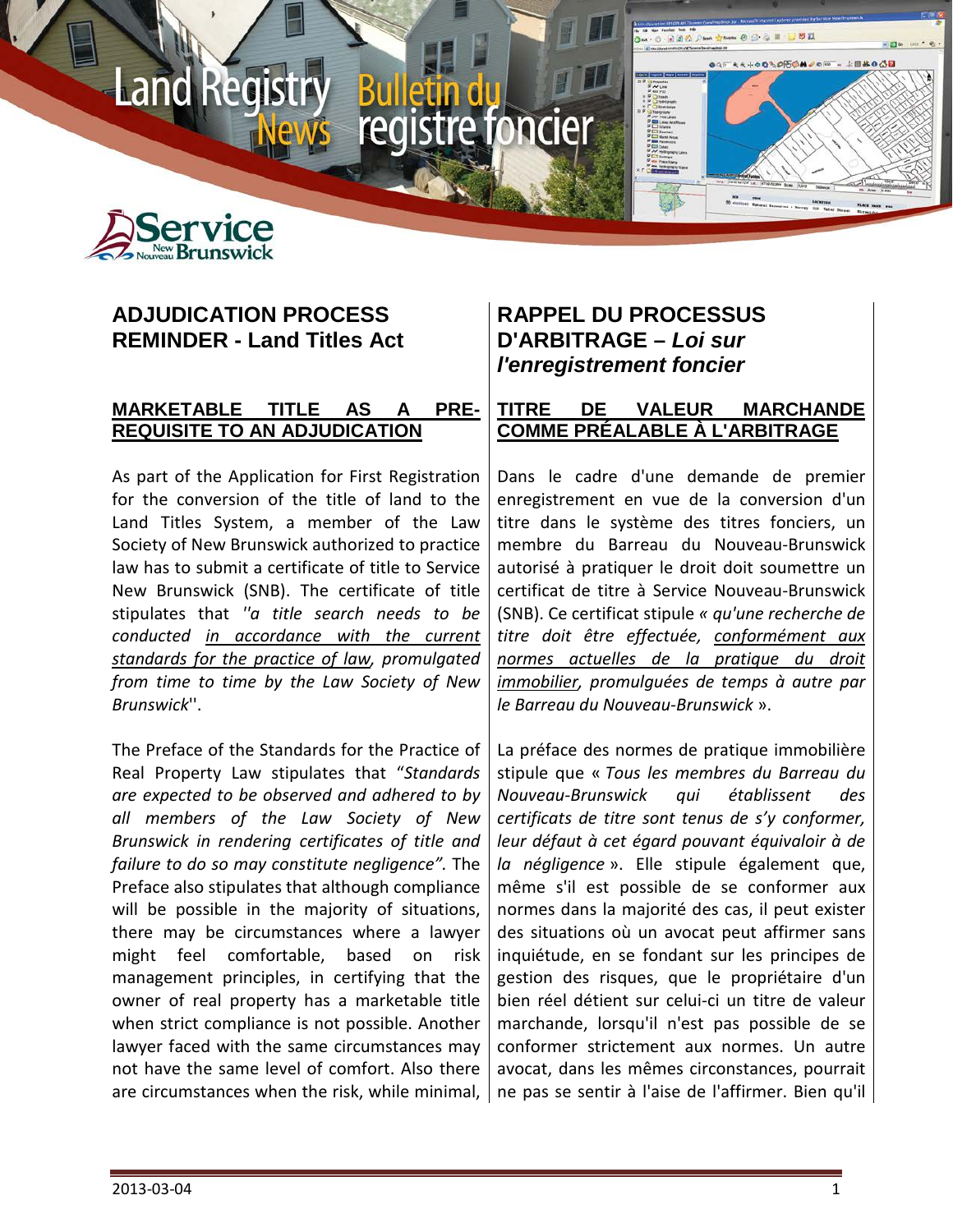

is still perceived to be real enough that no reasonable lawyer would have, previous to the implementation of Land Titles, felt comfortable in certifying title without a qualification, which such qualification is not available in Land Titles.

In the above circumstances, the Preface allows a lawyer to avail him/herself of the protection available under the provisions of the Memorandum of Agreement entered into between the Law Society and SNB by applying to an adjudicator for a ruling as to the marketability of the title in question. A favorable adjudication ruling allows the Subscriber to certify title to SNB and eliminate their Certificate of Title liability to SNB.

Clause 4.1 of the current Memorandum of Agreement (''Agreement'') dated December 18, 2007 stipulates that Service New Brunswick has in consultation with the Law Society promulgated Rules and Guidelines for the Adjudication Process which are found in Schedule ''B'' of the Agreement. Clause 2.1 of the Rules of Guidelines states that where a Subscriber is of the opinion that title to a parcel is **marketable**, although strict application of the Standards would not permit the issuance of a Certificate of Title, the Subscriber may submit an application to an Adjudicator for a determination as to its marketability. This statement makes it clear that the Subscriber in question **has first** to come to the conclusion

existe des circonstances où le risque, quoique minime, est toujours perçu comme étant suffisamment réel qu'aucun avocat raisonnable n'aurait voulu, avant l'adoption de la *Loi sur l'enregistrement foncier*, certifier un titre qui ne fasse pas l'objet des exceptions et des réserves prévues en vertu de cette loi.

Dans ces circonstances, la préface indique que les normes permettent à un avocat de se prévaloir de la protection accordée par les dispositions du protocole d'entente conclu entre le Barreau du Nouveau-Brunswick et Service Nouveau-Brunswick en demandant à un arbitre de statuer sur la valeur marchande du titre en question. Une décision d'arbitrage favorable permet au souscripteur de certifier le titre à SNB et d'éliminer sa responsabilité à l'égard de celui-ci envers SNB.

Le paragraphe 4.1 du protocole d'entente (« entente »), daté du 18 décembre 2007, stipule que Service Nouveau-Brunswick a, en consultation avec le Barreau du Nouveau-Brunswick, promulgué des règles et des lignes directrices concernant le processus d'arbitrage, que l'on trouve à l'annexe « B » de l'entente. Le paragraphe 2.1 des règles et lignes directrices stipule que lorsqu'un souscripteur est d'avis que le titre d'une parcelle est **négociable**, bien que l'application stricte des normes ne permette pas la délivrance d'un certificat de titre, celui-ci peut présenter une demande à un arbitre pour déterminer sa négociabilité. Ce paragraphe rend très clair le fait que le souscripteur en question **doit d'abord** en venir à la conclusion que le titre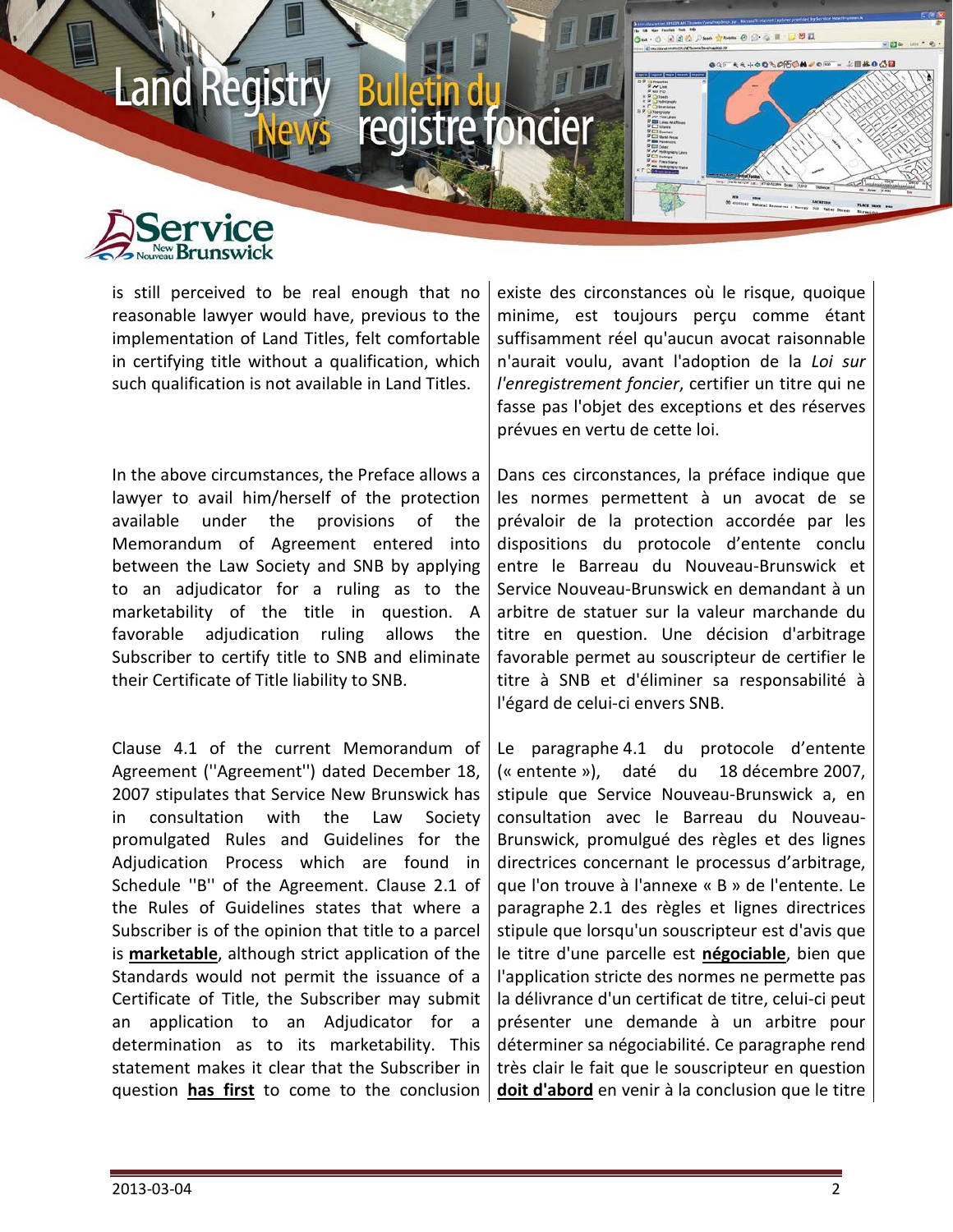



that the tile in question is ''**marketable**'' before initiating the Adjudication Process.

There is no statutory definition of "marketable title" in New Brunswick, nor is there any definition contained in the Standards. However, *Black's Law Dictionary (8th Edition)* defines « marketable title » as follows :

> *A title that a reasonable buyer would accept because it appears to lack any defect and to cover the entire property that the seller has purported to sell; a title that enables a purchaser to hold property in peace during the period of ownership and to have it accepted by a later purchaser who employs the same standards of acceptability.*

Other jurisdictions have treated marketable title as one which at all times and under all circumstances can be forced upon an unwilling purchaser who is not compelled to take title which would expose him to litigation or hazard.

It has come to our attention that, in some instances, applications have been brought to an Adjudicator for an Advance Ruling that are contrary to the spirit of the Agreement and should not be adjudicated upon by the Adjudicator, **as the title was not marketable**

est « **négociable** » avant d'entamer le processus d'arbitrage.

Il n'existe aucune définition légale du « titre de valeur marchande » ni au Nouveau-Brunswick ni dans les normes. Cependant, la 8<sup>e</sup> édition du *Black's Law Dictionary* définit « Marketable Title » comme suit :

> *Titre qu'un acheteur raisonnable accepterait parce qu'il ne semble présenter aucun vice et qu'il semble couvrir la totalité de la propriété que le vendeur prétend vendre; titre qui permet à un acheteur de détenir la propriété en toute quiétude pendant la période où il en est propriétaire et de le faire accepter ultérieurement par un autre acheteur qui emploie les mêmes normes d'acceptabilité. [Traduction libre]*

D'autres territoires de compétence ont considéré « Marketable Title » comme un titre qui, en tout temps et en toutes circonstances, peut être imposé à un acheteur réticent qui n'est pas contraint de prendre un titre qui risquerait de l'exposer à un litige ou à un danger.

Il a été porté à notre attention que, dans certains cas, des demandes ont été soumises à un arbitre pour obtenir une décision anticipée qui sont contraires à l'esprit du protocole et qu'elles ne devraient pas faire l'objet d'une décision d'arbitrage, **étant donné que le titre**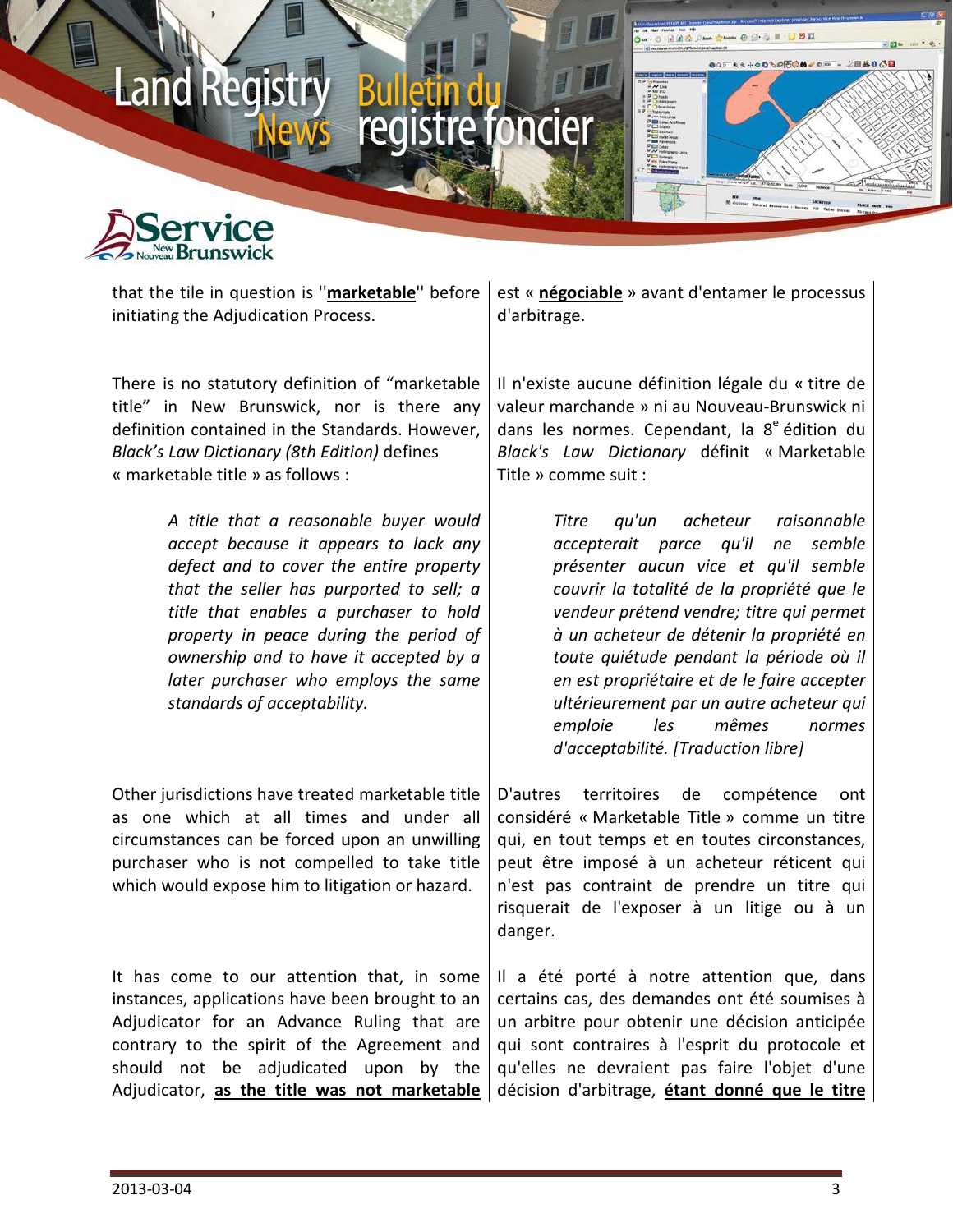

prior to the application. Some of those issues are as follows:

- Matters that have traditionally been the object of a Quieting of Titles Court Application, such as a possessory title based on a declaration by the current occupier of the land or other knowledgeable persons without a valid title document;
- A Deed in the chain of title with the same Grantor/ Grantee to create a new description, which appropriates title that was not previously conveyed to the Grantor;
- Outstanding dower interests;
- A declaration extinguishing a title interest by a recent title holder under a registered instrument, based on a declaration by a current or professed owner that they believe that they own the land;
- A request to extinguish an undocumented right of way where the right of way is visible on the ground;
- Attempts to change boundaries and legal descriptions without the consent of adjacent property owners;
- Intestacy matters where the outstanding rights of potential heirs cannot be readily ascertained based on continued possession, by one of the heirs;
- Rights for access and rights of way, acquired through prescription or by way of necessity:

**n'était pas négociable** avant la demande d'inscription. Voici quelques-uns de ces cas :

- des situations qui ont traditionnellement fait l'objet d'une demande de validation de titres de propriété de nature judiciaire, comme un titre acquis par possession qui est fondé sur une déclaration de l'occupant actuel d'un terrain ou sur celle d'autres personnes en connaissance de cause sans document de titre valide;
- un acte de transfert dans la chaîne de titres présentant les mêmes cédant et concessionnaire pour créer une nouvelle description, permettant l'appropriation du titre qui n'était auparavant pas cédé au cédant;
- intérêt de douaire en suspens;
- une déclaration supprimant un droit sur un titre par un récent détenteur de titre en vertu d'un instrument enregistré, fondée sur la déclaration d'un propriétaire actuel ou prétendu stipulant qu'il croit être propriétaire du terrain;
- une demande pour supprimer un droit de passage non documenté où un tel droit de passage est visible sur le sol;
- tentatives de modifier les bornes et les descriptions légales sans le consentement des propriétaires fonciers adjacents;
- succession non testamentaire où les droits en suspens des héritiers éventuels ne peuvent être déterminés, parce que l'un de ces héritiers en a la possession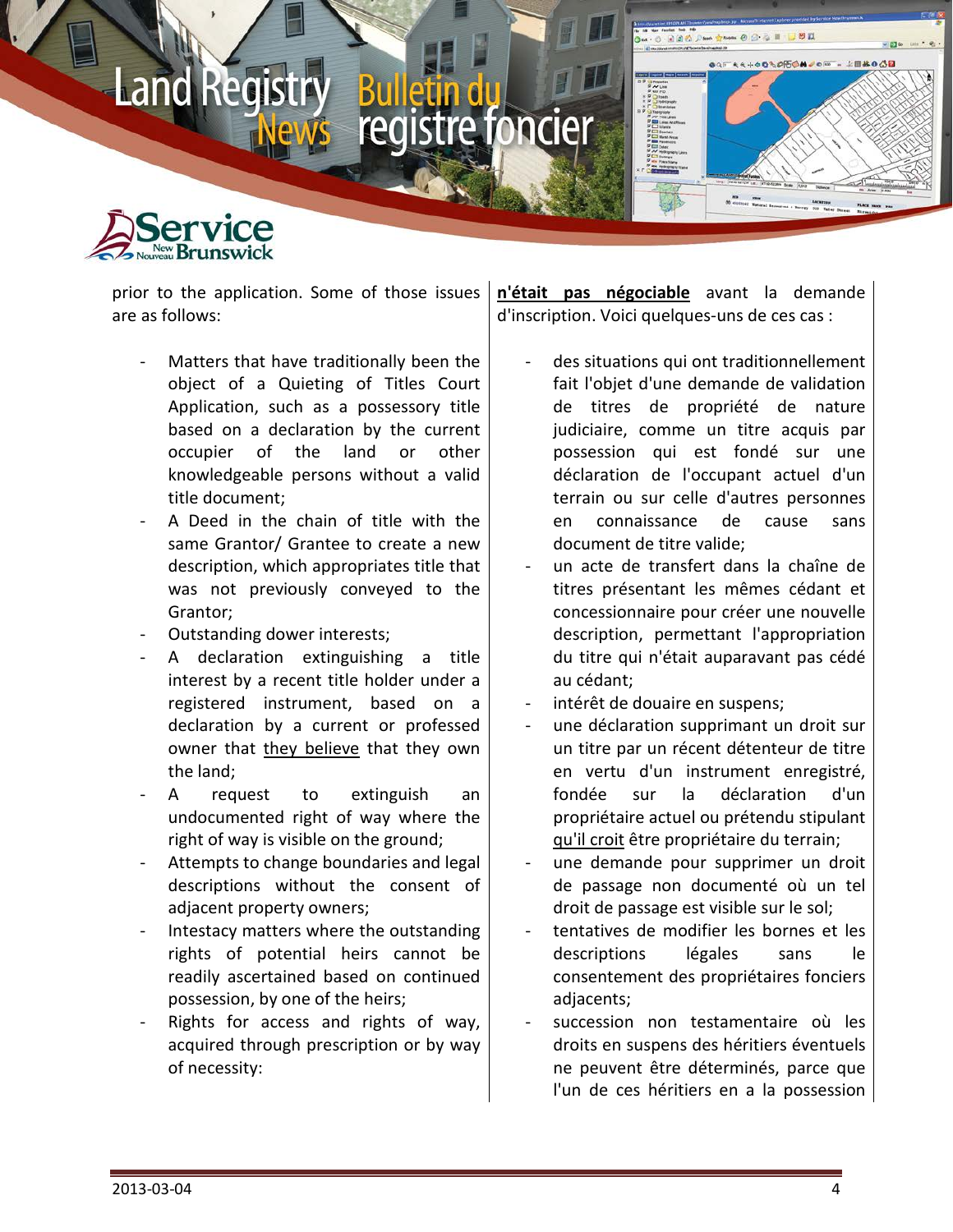

Requests for a ruling after a property has been registered under the *Land Titles Act*

continue;

- des droits d'accès et droits de passage acquis par prescription ou par nécessité.
- Des demandes pour une décision suite à l'enregistrement d'une parcelle en vertu de la *Loi sur l'enregistrement foncier*

"Common sense and professional judgment" as mentioned in the Preface in the interpretation and application of the Standards should never replace the inherent jurisdictions of the Court to address latent title defects where a reasonable lawyer would never have certified title (even with a slight qualification) previous to the availability of the Adjudication Process in the conversion of title to the Land Titles system.

We note as well that an adjudication for a subscriber by a member of the same law firm would be perceived as a conflict of interest and contrary to the spirit of the Agreement between the Law Society and SNB.

### SUMMARY

Both the Subscriber and the adjudicator should be cognizant of the above reminder in determining whether a matter is appropriate to be submitted, heard or ruled upon in terms of rendering an advance ruling.

A favorable adjudication should not be used as an enabling instrument on the AFR. The enabling instrument should either be registered

Comme l'indique la préface, « bon sens et jugement professionnel » dans l'interprétation et l'application des normes ne doivent jamais remplacer la compétence inhérente du tribunal pour traiter les défauts latents de titres qu'un avocat raisonnable n'aurait jamais certifiés (même en vertu d'une légère exception) avant d'accéder au processus d'arbitrage dans le cadre de la conversion des titres dans le système des titres fonciers.

Nous soulignons également que l'arbitrage pour un souscripteur par un membre du même cabinet d'avocats serait perçu comme un conflit d'intérêts et contraire à l'esprit du protocole d'entente entre le Barreau et SNB.

## RÉSUMÉ

Tant le souscripteur que l'arbitre doivent être au courant du rappel ci-dessus dans leur détermination s'il est approprié qu'une affaire soit soumise, entendue ou décidée dans le cadre d'une décision d'arbitrage anticipée.

Une décision favorable ne doit pas être évoquée comme un instrument habilitant dans une demande de premier enregistrement.